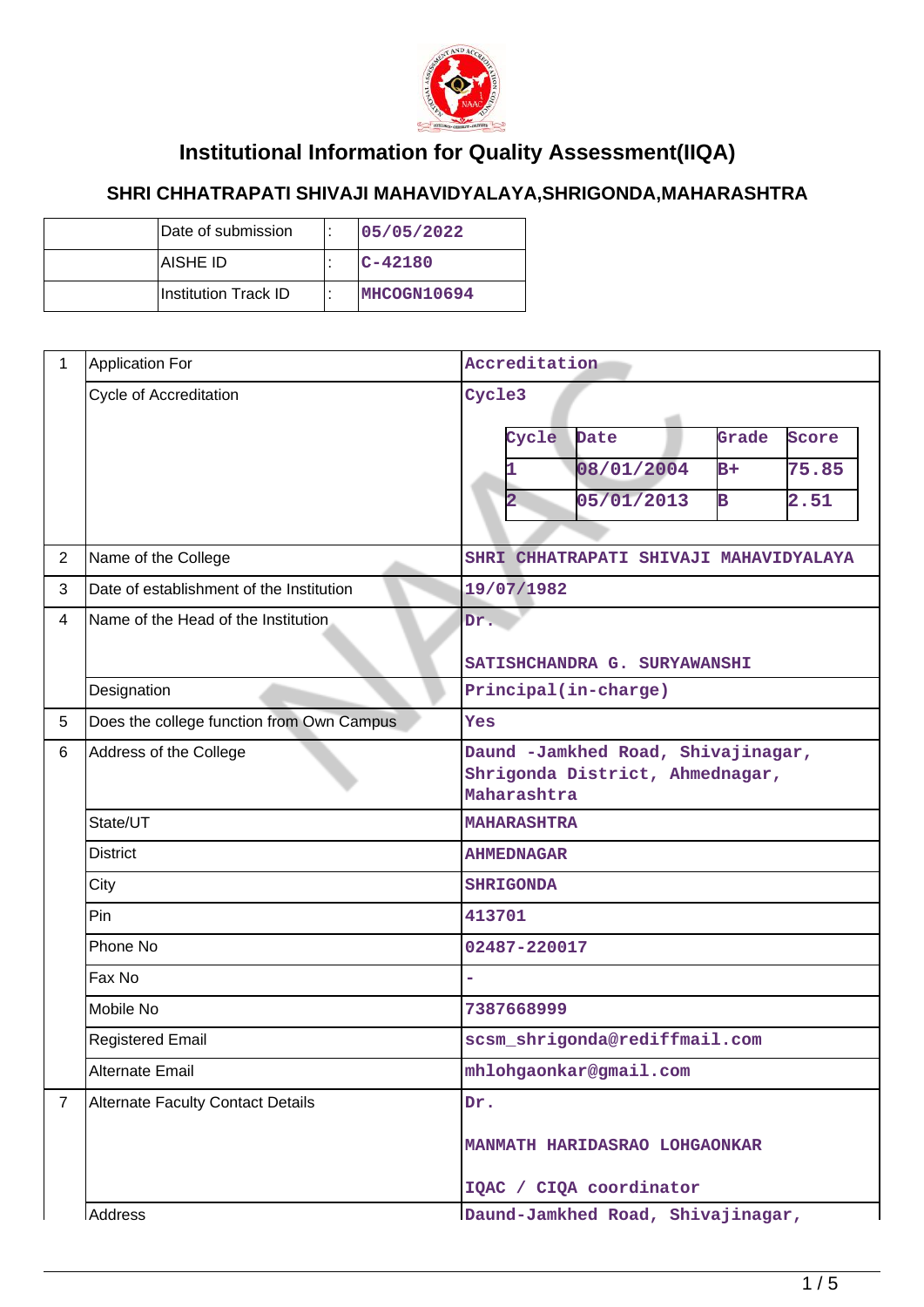|                 |                                                                                                  | Shrigonda, District, Ahmednagar,<br>Maharashtra |                         |          |  |  |  |  |
|-----------------|--------------------------------------------------------------------------------------------------|-------------------------------------------------|-------------------------|----------|--|--|--|--|
|                 | State/UT                                                                                         |                                                 | <b>MAHARASHTRA</b>      |          |  |  |  |  |
|                 | City                                                                                             |                                                 | <b>SHRIGONDA</b>        |          |  |  |  |  |
|                 | Pin                                                                                              |                                                 | 413701                  |          |  |  |  |  |
|                 | Phone No                                                                                         | 02487-7387668999                                |                         |          |  |  |  |  |
|                 | Fax No                                                                                           |                                                 |                         |          |  |  |  |  |
|                 | Mobile No                                                                                        | 9423045580                                      |                         |          |  |  |  |  |
|                 | Email                                                                                            |                                                 | iqacscsm2003@gmail.com  |          |  |  |  |  |
|                 | <b>Alternate Email</b>                                                                           | dgkshrigonda@gmail.com                          |                         |          |  |  |  |  |
| 8               | Website                                                                                          |                                                 | <u>www.scsm.ac.in</u>   |          |  |  |  |  |
| 9               | Has the Institution completed 6 years of existence /<br>Years of graduation of last two batches  | <b>Yes</b>                                      | Year1- 2016 Year2- 2017 |          |  |  |  |  |
| 10 <sup>°</sup> | Nature of the college                                                                            | Grant-in-aid                                    |                         |          |  |  |  |  |
| 11              | <b>College Affiliation</b>                                                                       | Affiliated                                      |                         |          |  |  |  |  |
|                 |                                                                                                  |                                                 |                         |          |  |  |  |  |
| 12 <sup>°</sup> | Name of the affiliating University(ies) and the state(s) in which the University(ies) is located |                                                 |                         |          |  |  |  |  |
|                 | State<br><b>University Name</b>                                                                  | <b>Documents</b>                                |                         |          |  |  |  |  |
|                 | Savitribai Phule Pune<br>Maharashtra                                                             |                                                 | <u>View Document</u>    |          |  |  |  |  |
|                 | University                                                                                       |                                                 |                         |          |  |  |  |  |
| 13              | Is the Institution recognized under section 2(f) of the                                          | Yes                                             |                         |          |  |  |  |  |
|                 | <b>UGC Act?</b>                                                                                  | 26/09/1998                                      |                         |          |  |  |  |  |
|                 |                                                                                                  | <u>View Document</u>                            |                         |          |  |  |  |  |
| 14              | Is the Institution recognized under section 12B of the $\sqrt{\ }$ es                            |                                                 |                         |          |  |  |  |  |
|                 | UGC Act?                                                                                         | 30/11/1998                                      |                         |          |  |  |  |  |
|                 | If yes, date of recognition by UGC under section                                                 | View Document                                   |                         |          |  |  |  |  |
|                 | 12B along with latest Plan General Development<br>Grant release letter                           |                                                 |                         |          |  |  |  |  |
| 15              | Is the institution recognised as an Autonomous                                                   |                                                 | <b>No</b>               |          |  |  |  |  |
|                 | College by the UGC?                                                                              |                                                 |                         |          |  |  |  |  |
| 16              | Is the institution recognised as a 'College with                                                 | <b>No</b>                                       |                         |          |  |  |  |  |
|                 | Potential for Excellence (CPE)' by the UGC?                                                      |                                                 |                         |          |  |  |  |  |
| 17              | Is the institution recognised as a 'College of                                                   | <b>No</b>                                       |                         |          |  |  |  |  |
|                 | Excellence' by the UGC?                                                                          |                                                 |                         |          |  |  |  |  |
|                 |                                                                                                  |                                                 |                         |          |  |  |  |  |
| 18              | Is the College offering any programmes recognised<br>by any Statutory Regulatory Authority (SRA) | <b>No</b>                                       |                         |          |  |  |  |  |
|                 | <b>Statutory Regulatory Authorities</b>                                                          |                                                 |                         |          |  |  |  |  |
|                 |                                                                                                  |                                                 | SRA program             | Document |  |  |  |  |
|                 |                                                                                                  |                                                 | No Content              |          |  |  |  |  |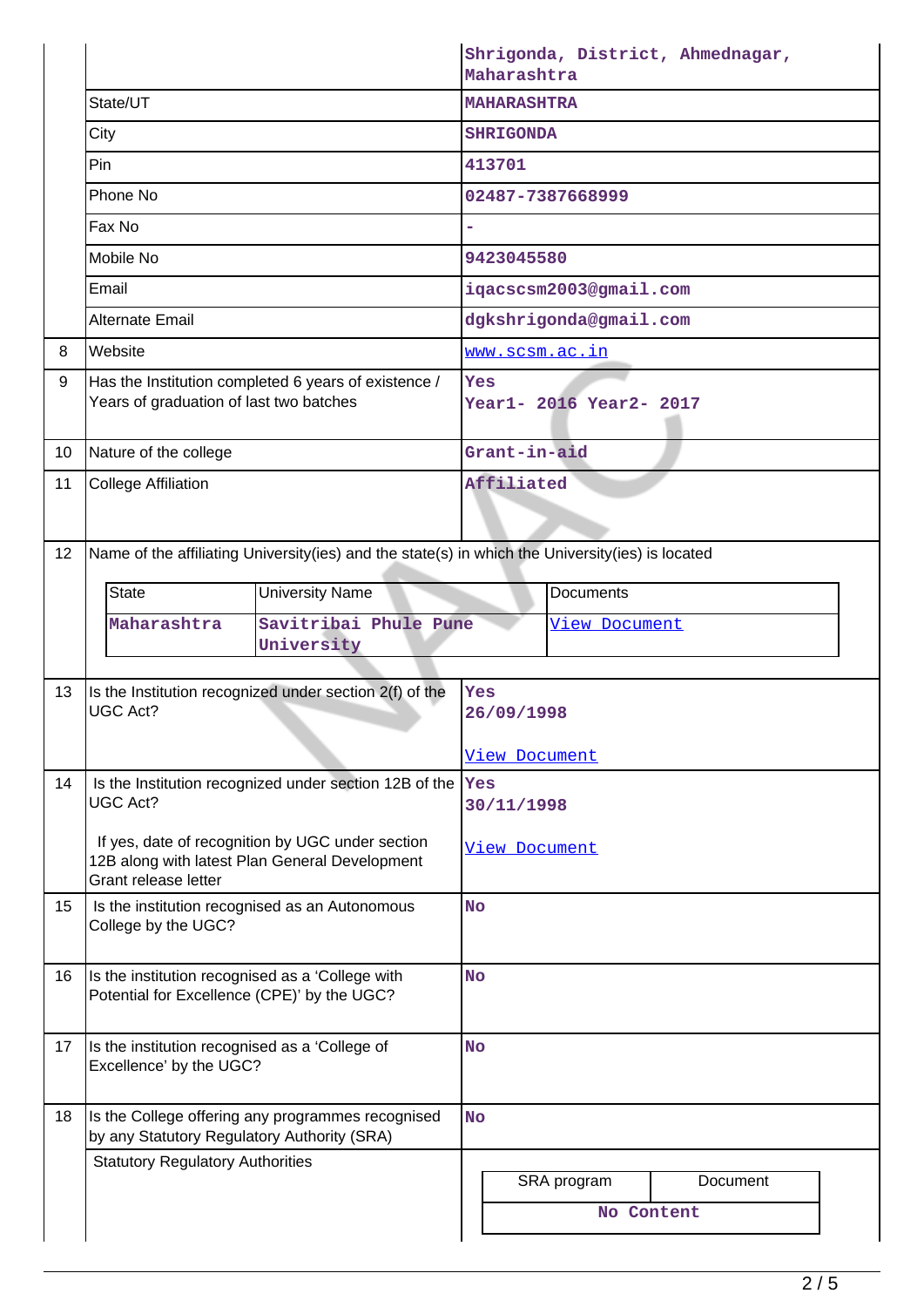| 19 | If the institution is not affiliated to a university and is<br>offering programmes recognized by any Statutory<br>Regulatory Authorities (SRA), are the programmes<br>recognized by Association of Indian Universities(AIU)<br>or other appropriate Government authorities as<br>equivalent to UG / PG Programmes of a University |                                    |                          | Not Applicable                |                        |                           |  |  |  |  |
|----|-----------------------------------------------------------------------------------------------------------------------------------------------------------------------------------------------------------------------------------------------------------------------------------------------------------------------------------|------------------------------------|--------------------------|-------------------------------|------------------------|---------------------------|--|--|--|--|
| 20 | Number of programmes offered                                                                                                                                                                                                                                                                                                      |                                    |                          |                               |                        |                           |  |  |  |  |
|    | Programmes                                                                                                                                                                                                                                                                                                                        |                                    |                          | Number                        |                        |                           |  |  |  |  |
|    | <b>UG</b>                                                                                                                                                                                                                                                                                                                         |                                    |                          | 10                            |                        |                           |  |  |  |  |
|    | PG                                                                                                                                                                                                                                                                                                                                |                                    |                          | 3                             |                        |                           |  |  |  |  |
|    |                                                                                                                                                                                                                                                                                                                                   | Post Master's (DM, Ayurveda        |                          | $\overline{0}$                |                        |                           |  |  |  |  |
|    | Vachaspathi, M.Ch)                                                                                                                                                                                                                                                                                                                |                                    |                          |                               |                        |                           |  |  |  |  |
|    | Pre Doctoral (M.Phil)                                                                                                                                                                                                                                                                                                             |                                    |                          | $\overline{0}$                |                        |                           |  |  |  |  |
|    | Doctoral (Ph.D)                                                                                                                                                                                                                                                                                                                   |                                    |                          | $\mathbf{1}$                  |                        |                           |  |  |  |  |
|    |                                                                                                                                                                                                                                                                                                                                   | Post Doctoral (D.Sc, D.Litt,       |                          | $\mathbf 0$                   |                        |                           |  |  |  |  |
|    | LLD)                                                                                                                                                                                                                                                                                                                              |                                    |                          |                               |                        |                           |  |  |  |  |
|    |                                                                                                                                                                                                                                                                                                                                   | PG Diploma recognised by statutory |                          | 0                             |                        |                           |  |  |  |  |
|    |                                                                                                                                                                                                                                                                                                                                   | authority including university     |                          |                               |                        |                           |  |  |  |  |
|    | Diploma                                                                                                                                                                                                                                                                                                                           |                                    |                          | $\Omega$                      |                        |                           |  |  |  |  |
|    | Certificate / Awareness                                                                                                                                                                                                                                                                                                           |                                    |                          | 1                             |                        |                           |  |  |  |  |
|    |                                                                                                                                                                                                                                                                                                                                   |                                    |                          |                               |                        |                           |  |  |  |  |
| 21 | Programme Details                                                                                                                                                                                                                                                                                                                 |                                    |                          |                               |                        |                           |  |  |  |  |
|    |                                                                                                                                                                                                                                                                                                                                   | Department                         |                          | <b>University Affiliation</b> |                        | <b>Affiliation Status</b> |  |  |  |  |
|    | Program                                                                                                                                                                                                                                                                                                                           |                                    |                          |                               | <b>SRA Recognition</b> |                           |  |  |  |  |
|    | <b>BA</b>                                                                                                                                                                                                                                                                                                                         | Economics                          | Savitribai               |                               |                        | Permanent                 |  |  |  |  |
|    |                                                                                                                                                                                                                                                                                                                                   |                                    | Phule Pune<br>University |                               |                        |                           |  |  |  |  |
|    | BA                                                                                                                                                                                                                                                                                                                                | English                            | Savitribai               |                               |                        | Permanent                 |  |  |  |  |
|    |                                                                                                                                                                                                                                                                                                                                   |                                    | Phule Pune               |                               |                        |                           |  |  |  |  |
|    |                                                                                                                                                                                                                                                                                                                                   |                                    | University               |                               |                        |                           |  |  |  |  |
|    | <b>BA</b>                                                                                                                                                                                                                                                                                                                         | Geography                          | Savitribai               |                               |                        | Permanent                 |  |  |  |  |
|    |                                                                                                                                                                                                                                                                                                                                   |                                    | Phule Pune<br>University |                               |                        |                           |  |  |  |  |
|    | <b>BA</b>                                                                                                                                                                                                                                                                                                                         | History                            | Savitribai               |                               |                        | Permanent                 |  |  |  |  |
|    |                                                                                                                                                                                                                                                                                                                                   |                                    | Phule Pune               |                               |                        |                           |  |  |  |  |
|    |                                                                                                                                                                                                                                                                                                                                   |                                    | University               |                               |                        |                           |  |  |  |  |
|    | Bachelor of                                                                                                                                                                                                                                                                                                                       | Computer                           | Savitribai               |                               |                        | Permanent                 |  |  |  |  |
|    | Computer<br>Science                                                                                                                                                                                                                                                                                                               | Science                            | Phule Pune<br>University |                               |                        |                           |  |  |  |  |
|    | <b>BSC</b>                                                                                                                                                                                                                                                                                                                        | Chemistry                          | Savitribai               |                               |                        | Permanent                 |  |  |  |  |
|    |                                                                                                                                                                                                                                                                                                                                   |                                    | Phule Pune               |                               |                        |                           |  |  |  |  |
|    |                                                                                                                                                                                                                                                                                                                                   |                                    | University               |                               |                        |                           |  |  |  |  |
|    | <b>BSC</b>                                                                                                                                                                                                                                                                                                                        | Electronic                         | Savitribai               |                               |                        | Permanent                 |  |  |  |  |
|    |                                                                                                                                                                                                                                                                                                                                   | Science                            |                          | Phule Pune                    |                        |                           |  |  |  |  |
|    | <b>BSC</b>                                                                                                                                                                                                                                                                                                                        | Physics                            | University<br>Savitribai |                               |                        | Permanent                 |  |  |  |  |
|    |                                                                                                                                                                                                                                                                                                                                   |                                    | Phule Pune               |                               |                        |                           |  |  |  |  |
|    |                                                                                                                                                                                                                                                                                                                                   |                                    | University               |                               |                        |                           |  |  |  |  |
|    | <b>BCom</b>                                                                                                                                                                                                                                                                                                                       | <b>Bcom</b>                        | Savitribai               |                               |                        | Permanent                 |  |  |  |  |
|    |                                                                                                                                                                                                                                                                                                                                   |                                    | Phule Pune               |                               |                        |                           |  |  |  |  |
|    |                                                                                                                                                                                                                                                                                                                                   |                                    |                          |                               |                        |                           |  |  |  |  |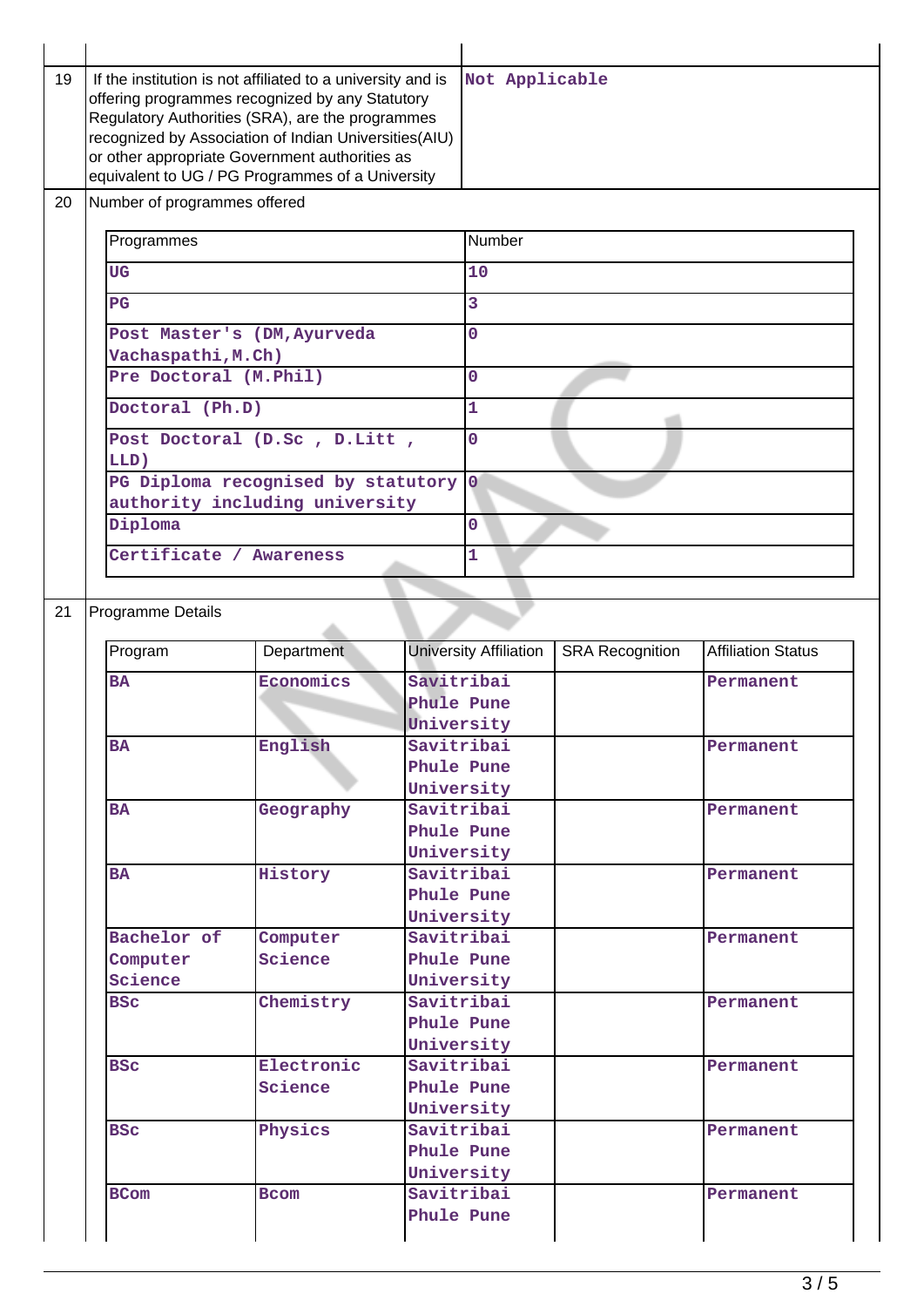|    |                                      |                                                                                         | University |                                                                    |                |      |                      |                       |  |
|----|--------------------------------------|-----------------------------------------------------------------------------------------|------------|--------------------------------------------------------------------|----------------|------|----------------------|-----------------------|--|
|    | <b>BBA</b>                           | <b>Bbaca</b>                                                                            | Savitribai |                                                                    |                |      |                      | Permanent             |  |
|    |                                      |                                                                                         |            |                                                                    | Phule Pune     |      |                      |                       |  |
|    |                                      |                                                                                         | University |                                                                    |                |      |                      |                       |  |
|    | <b>MA</b>                            | History                                                                                 |            | Savitribai                                                         |                |      |                      | Permanent             |  |
|    |                                      |                                                                                         | Phule Pune |                                                                    |                |      |                      |                       |  |
|    |                                      |                                                                                         | University |                                                                    |                |      |                      |                       |  |
|    | <b>MA</b>                            | Economics                                                                               | Savitribai |                                                                    |                |      |                      | Temporary             |  |
|    |                                      |                                                                                         | Phule Pune |                                                                    |                |      |                      |                       |  |
|    |                                      |                                                                                         |            | University                                                         |                |      |                      |                       |  |
|    | <b>MSC</b>                           | Organic                                                                                 | Savitribai |                                                                    |                |      |                      | Permanent             |  |
|    |                                      | Chemistry                                                                               | Phule Pune |                                                                    |                |      |                      |                       |  |
|    |                                      |                                                                                         | University |                                                                    |                |      |                      |                       |  |
|    | PhD or DPhil                         | Chemistry                                                                               | Savitribai |                                                                    |                |      |                      | Permanent             |  |
|    |                                      |                                                                                         | Phule Pune |                                                                    |                |      |                      |                       |  |
|    |                                      |                                                                                         | University |                                                                    |                |      |                      |                       |  |
|    | <b>View Document</b>                 |                                                                                         |            |                                                                    |                |      |                      |                       |  |
| 22 |                                      |                                                                                         |            |                                                                    |                |      |                      |                       |  |
|    |                                      | Number of Teaching Staff by employment status (permanent / temporary) and by gender     |            |                                                                    |                |      |                      |                       |  |
|    | Male                                 | Female                                                                                  |            |                                                                    | Transgender    |      | Total                |                       |  |
|    |                                      |                                                                                         |            |                                                                    |                |      |                      |                       |  |
|    | 25                                   | $\mathbf{1}$                                                                            |            |                                                                    | $\overline{0}$ |      | 26                   |                       |  |
|    | 14                                   | 13                                                                                      |            |                                                                    | $\overline{0}$ |      | 27                   |                       |  |
|    |                                      |                                                                                         |            |                                                                    |                |      |                      |                       |  |
| 23 |                                      | Number of Non-Teaching Staff by employment status (permanent / temporary) and by gender |            |                                                                    |                |      |                      |                       |  |
|    |                                      |                                                                                         |            |                                                                    |                |      |                      |                       |  |
|    | Male                                 | Female                                                                                  |            |                                                                    | Transgender    |      | Total                |                       |  |
|    | 27                                   |                                                                                         |            | $\mathbf 0$                                                        |                | 27   |                      |                       |  |
|    |                                      | $\mathbf 0$                                                                             |            |                                                                    |                |      |                      |                       |  |
|    |                                      |                                                                                         |            |                                                                    |                |      |                      |                       |  |
| 24 | Number of Students on roll by gender |                                                                                         |            |                                                                    |                |      |                      |                       |  |
|    |                                      |                                                                                         |            |                                                                    |                |      |                      |                       |  |
|    | Male                                 | Female                                                                                  |            |                                                                    | Transgender    |      | Total                |                       |  |
|    | 814                                  | 693                                                                                     |            |                                                                    |                |      |                      |                       |  |
|    |                                      |                                                                                         |            | $\mathbf 0$                                                        |                | 1507 |                      |                       |  |
|    |                                      |                                                                                         |            |                                                                    |                |      |                      |                       |  |
| 25 |                                      | Does the institution have statutory cells / committees                                  |            |                                                                    |                |      |                      |                       |  |
|    |                                      |                                                                                         |            | 1.Grievance Redressal Committee<br>2. Internal Compliant Committee |                |      |                      |                       |  |
|    |                                      |                                                                                         |            | 3. Anti-ragging Committee                                          |                |      |                      |                       |  |
|    |                                      |                                                                                         |            |                                                                    |                |      |                      |                       |  |
| 26 | Date of establishment of IQAC        |                                                                                         |            |                                                                    |                |      |                      |                       |  |
|    |                                      |                                                                                         |            |                                                                    | 12/12/2003     |      |                      |                       |  |
|    |                                      | The minutes of IQAC meeting and Action Taken                                            |            |                                                                    |                |      |                      |                       |  |
|    |                                      | Report should be uploaded on the institutional                                          |            | Date                                                               |                |      | <b>View Document</b> |                       |  |
|    | website.                             |                                                                                         |            |                                                                    | 22/04/2022     |      |                      | https://scsm.ac.in/ii |  |
|    |                                      |                                                                                         |            |                                                                    |                |      |                      | qa/                   |  |
|    |                                      |                                                                                         |            |                                                                    |                |      |                      |                       |  |
| 27 |                                      | Date of submission of AQARs of last 4 years to                                          |            |                                                                    |                |      |                      |                       |  |
|    | <b>NAAC</b>                          |                                                                                         |            |                                                                    | Date           |      |                      | <b>View Document</b>  |  |
|    |                                      |                                                                                         |            |                                                                    | 28/04/2018     |      |                      | https://scsm.ac.in/wp |  |
|    |                                      |                                                                                         |            |                                                                    |                |      |                      | -content/uploads/2021 |  |
|    |                                      |                                                                                         |            |                                                                    |                |      |                      | /01/AQAR-             |  |
|    |                                      |                                                                                         |            |                                                                    |                |      |                      |                       |  |